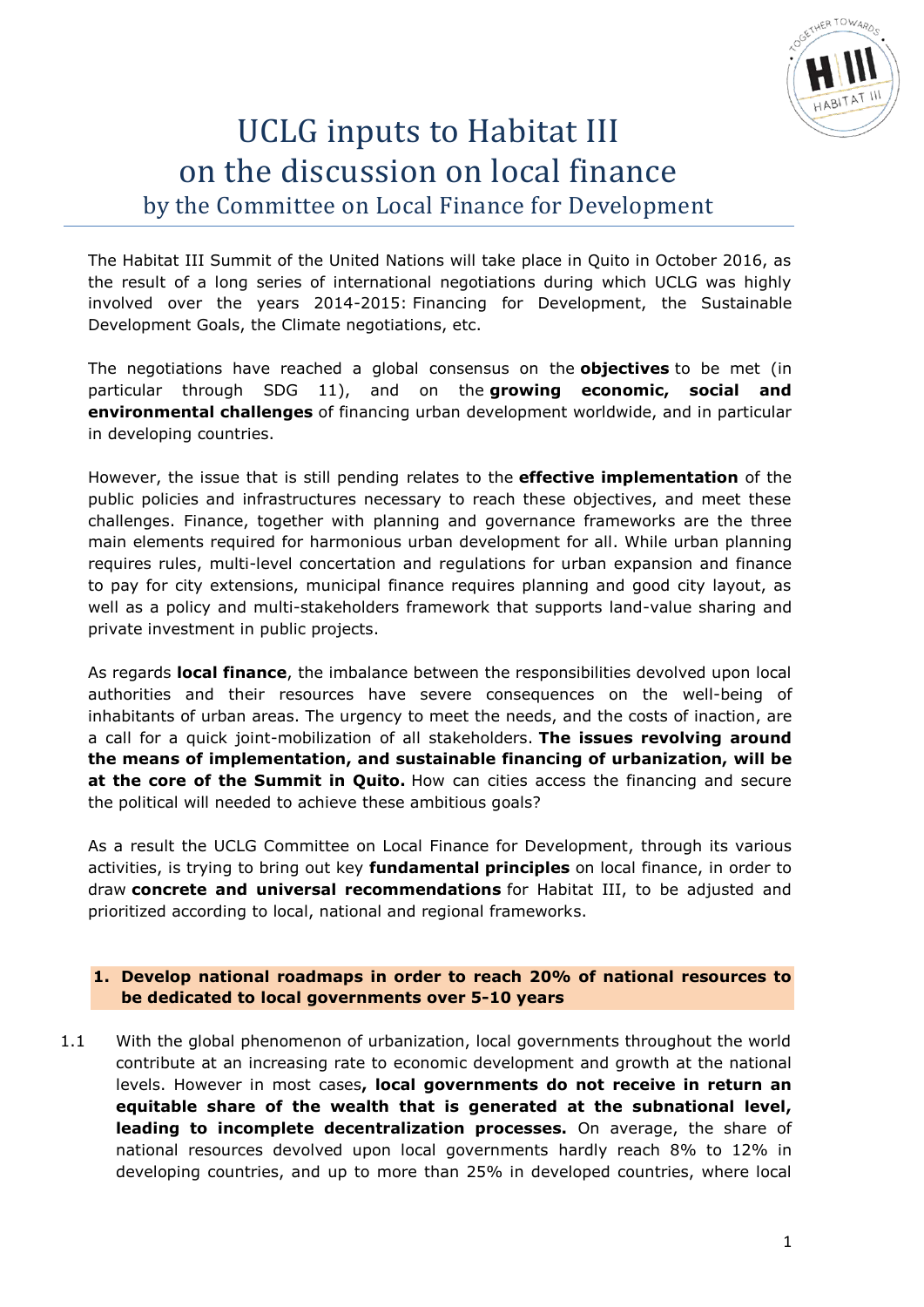governments are responsible for more than 60% of public investments. Depending on local economic and development contexts, a fair balance need to be found between directly granting local autonomy through local taxes, and relying on solidarity mechanisms through transfers to subnational levels.

- 1.2 Such efforts rely on the **synergies** and dialogue between the Central and Subnational governments. In this sense, the existence of **multi-level governance framework**, through the role of institutions such as National Committees on local finance, are key to facilitate dialogue. When based on transparency and accountability between levels of government, such framework facilitates an equitable allocation of financial resources. Moreover, this dialogue should ensure consistency between territorial needs and national priorities, with the participation of citizens and local stakeholders.
- 1.3 Ones of the main challenges in the identification of those territorial needs are the **lack of clarity and stability in local governments' allocation of responsibilities** on one hand**,** and spillovers induced by the mismatch between the perimeter of **local governments' jurisdictions and the economic development and residential maps** on the other hand. Yet, without precise knowledge of the costs, it is difficult to take well-informed decisions, and to finance properly the needs (unfunded mandates). Thereby incentives should be put in place, through fiscal measures or legal frameworks, to define more coherent territories, especially regarding metropolitan areas. The latter should also benefit from the creation of municipal development funds with multiple funding sources that restore territorial fairness.

#### **2. Rethinking local financing systems in order to make them sustainable**

- 2.1 Fiscal transfers from national governments are, with local taxes, the key mechanism for funding devolved responsibilities. They are also at the core of national cohesion through compensating for gaps in local development and supporting the poorest territories through **appropriate equalization systems**, and incentives for local governments to reach national priorities of development. To some extent, predictable, stable and unconditional transfers are essential to enable local authorities to implement long-term public policies. However, regarding budgetary constraints in most countries, it would be unrealistic to say that transfers would be sufficient on their own to fill the financial gap, in a context of growing needs.
- 2.2 As a result, it is necessary to **enhance the mobilization of endogenous wealth,** giving local governments enough autonomy and fiscal tools that allow them to capture a part of the added-value (economic, land, property, etc) produced within their territory. Indeed, cities concentrates most of the economic growth, gathering production factors within employment and commercial areas which, combined with network of public amenities made of infrastructures and superstructures, enable for **agglomeration economies** attractive to inhabitants and companies. To benefit from this dynamism, legal frameworks should ensure a sufficient return on investment for a durable financing of urbanization and the "financing of the city by the city", through three main instruments: local taxation, land value capture and sustainable financing of basic public services.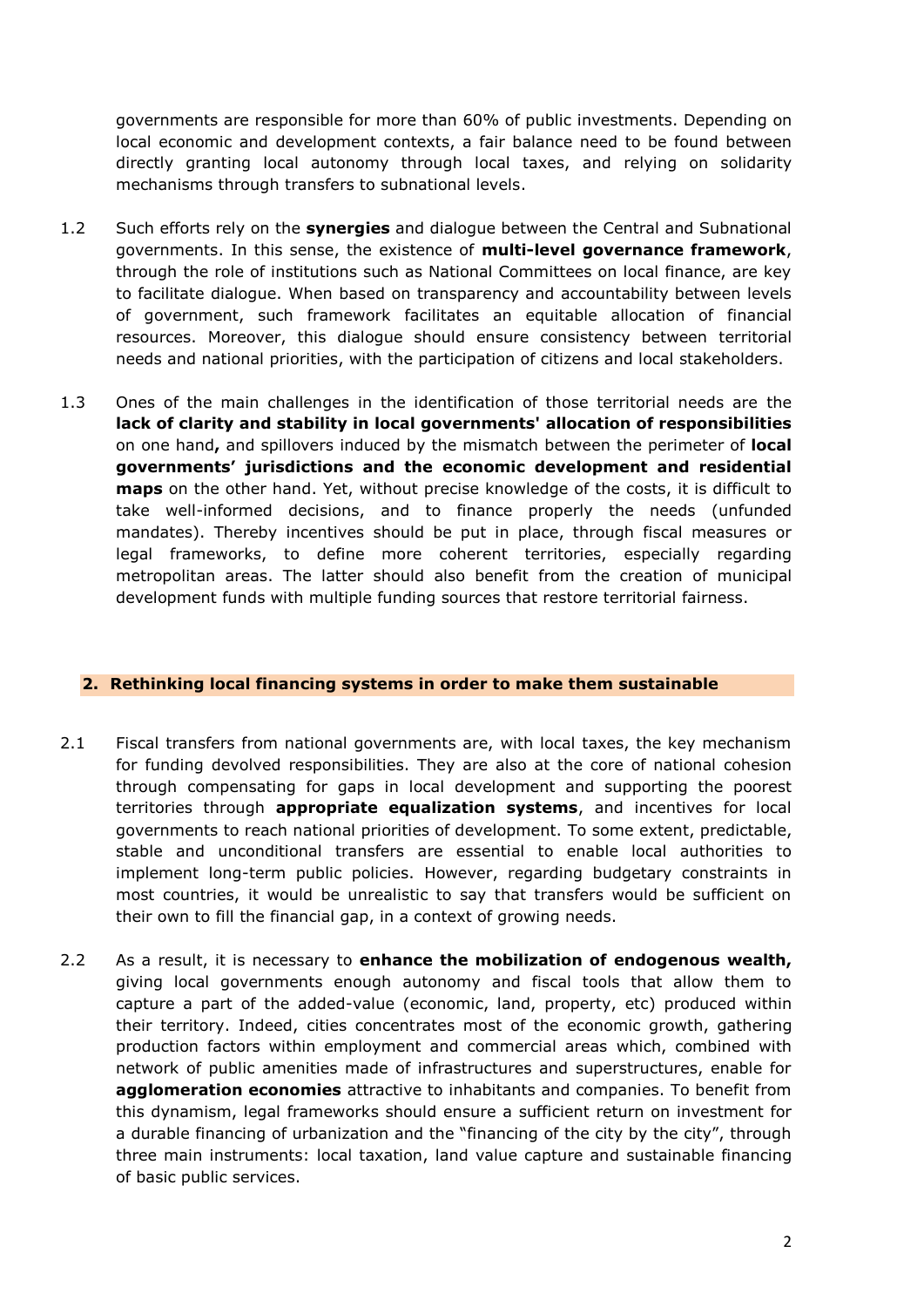- 2.3 Enhanced **local taxation power and fiscal autonomy** may ensure more flexibility on structural resources for local governments, when the financial management process is transparent to ensure tax consent from local citizens. Whereas the property tax is the most widespread fiscal tool, it has a low performance, in particular in less developed countries where local authorities lack the tools to implement and collect this tax effectively (land register, GIS…). It is then necessary to help them to implement an efficient collect of taxes, and to diversify local fiscal policy (to be adjusted depending on local economic and residential specificities).
- 2.4 **Land and property-based valuation** is another type of mechanism for cities to get back part of the wealth generated by public investments, relying on **public land management, well-adjusted instruments and regulations**. However, land-based mechanisms must come together with legal regulations to ensure it will not go against social and environmental objectives, and will not deepen spatial and social segregation between and within cities. In particular, participatory and compensations mechanisms are crucial to avoid in particular the capture of rent by local elites, and to resist to the financialization of the urban economy.
- 2.5 The provision and **financing of basic local services** has a vital role to play in ensuring sustainable urban development and local financing systems. In each country, a multilevel dialogue between national and local governments, service providers and users, should be structured, in order to find the adjusted balance of funding. A mix of tariffs, national grants, local resources, private investments, and loans should aim to cover operating costs and, contribute to investment and service expansion. Concurrently, mechanisms such as social tariffs, cross-subsidies and safety nets should ensure a more equitable financing system.

## **3. Access to long term external resources is necessary to leverage additional funding for investments**

- 3.1 The urgency and the magnitude of the needs to be satisfied imply the necessity to **work on multiplier effects to prefund investments**. These multiplier effects are closely related to local governments' structural resource, and accordingly their reimbursement capacity. Investment funds transferred from the State also play an important role to complete, boost and secure the amounts of financing. Besides local efforts to improve financial management, the legal and fiscal decentralization framework, the predictability of local finance, local fiscal autonomy, and the prudential framework are all in favor of enhancing the relation of trust between investors and the demand in long-term resources.
- 3.2 Knowing that financial conditions at the global level, characterized by low interest rates and abundant global saving, are in favor of long-term investment, we should reinforce the levers from which these financings can be channeled to the local. **Financial intermediation institutions** such as special finance institutions (SFIs), national municipal corporations or bond banks, can enhance access of local governments of all size to external financing, in particular through pooling of resources, and to help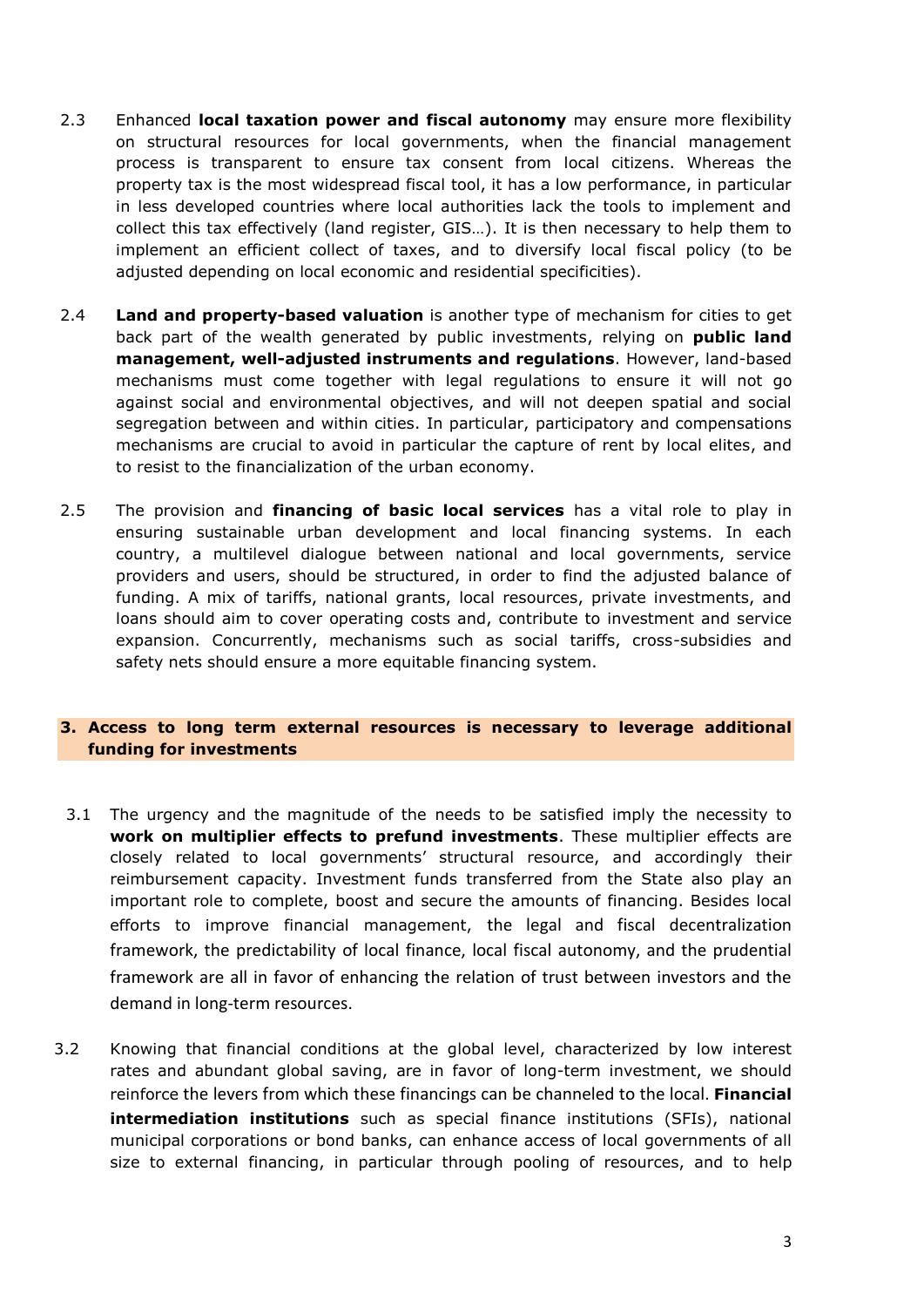overcome the mismatch between the duration wanted by investors and the depreciation of urban investments.

- 3.3 Reinforcing local capacities and creating such institutions are key pillars to allow local governments access to borrowing long-term resources, but their implementation takes time. However, cities are facing urgency, and inaction has growing consequences. Besides working on those two pillars, there is a need to develop, in parallel, **appropriate guarantee mechanisms** to secure investors and channel global savings, public and private, towards the local level. Certainly, these mechanisms have a cost, but can represent a strategic way for ODA and climate finance to exerce a multiplier effect on the amounts raised.
- 3.4 **Official Development Aid (ODA),** through North-South or South-South cooperation is an application of principles of international solidarity. In this sense, it should play a key leverage role for local and regional governments, particularly in middle and lowincome countries. Through a wide range of financial instruments, international donors should better adjust and target the implementation of the SDGs and resilience by local authorities. It can also promote blended financing to provide incentives to private investors and thereby have a leading role on the financial market.
- 3.5 **Climate finance** can represent a great opportunity to strengthen investment in adaptation and mitigation at the local level, provided that local governments have access to those funds. It is a necessity for national governments to involve local authorities in the design of the financial mechanisms and their management, as well as supporting them to generate climate friendly projects.

## **4. Promote an enabling environment and legal framework towards more fiscally capable local governments**

- 4.1 Support the development and **maturation of broad intergovernmental fiscal system** along with national legal frameworks, through necessary reforms, to reach effective fiscal decentralization and coherent local financing systems. These reforms must focus on transparency in monitoring and evaluation, and the fight against corruption, that are the main challenges for building more fiscally capable local governments.
- 4.2 Very often in developing countries, it is necessary to **establish specialized operators** to accompany urban development operations and the delivery of basic urban services, which may take the form of public or semi-public companies. It is also important for local authorities to reform land rights and to have **integrated planning strategies** as well as the necessary **instruments,** such as updated land registries, accounting systems, and electronic network.
- 4.3 In a global and local environment more and more complex, characterized by multistakeholders involvement, comprehensive approaches, extensive requirements and regulations, there is a crucial need for the cities Chiefs Financial Officers and their